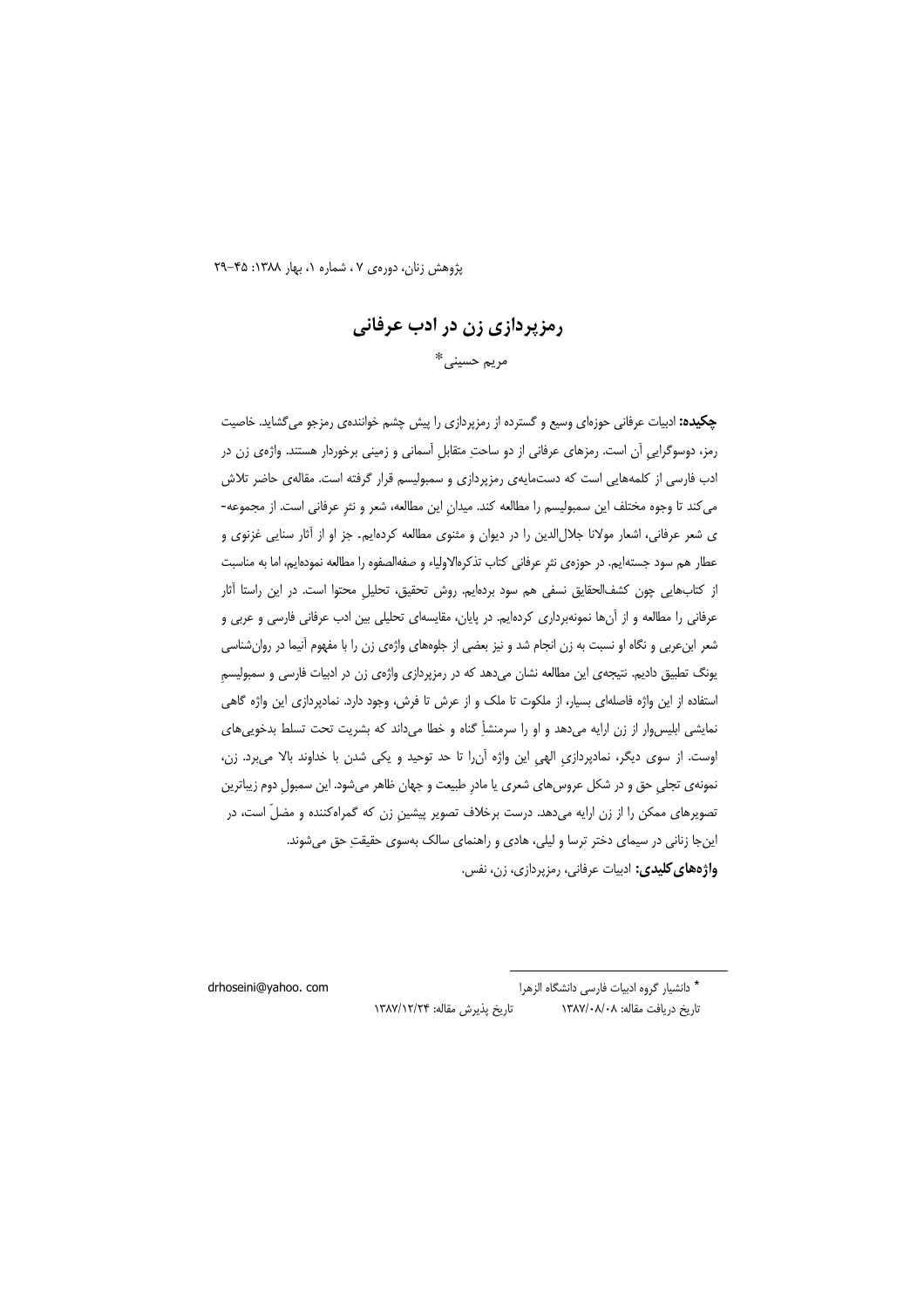#### مقدمه

مدلول واژهى زن در ادب فارسى هميشه به معنى واقعى آن يعنى موجود انسانى مؤنث مقابل مرد نبوده است، بلکه بسیاری اوقات این واژه همچون رمزی برای بیان بعضی مفاهیم قدسی یا شیطانی بهکار رفته و کاربرد آن نمادین و سمبولیک شده است؛ همان گونه که واژهی مرد هم نهتنها بر مفهوم واقعی انسان مذکر دلالت دارد، بلکه پیرامون آن بسیاری مفاهیم جانبی پدید آمده که در طول تاریخ بار معنایی آن را سنگین کرده است. در نتیجه با توجه به این که حضور این واژه در فرهنگها به قدمت تاریخ و ادب بوده، کاربردی اسطورهای و سمبولیک یافته است.

رمز زن بارها در ادبیات فارسی بهکار رفته است و بسیاری از شاعران آن را در معانی گوناگون بهکار گرفتهاند. کاربرد رمزی این واژه در بیان شاعرانه بسیار متفاوت بوده و نسبت به نوع شاعر و انواع شعری فرق میکرده است. تنوع و گوناگونی کاربرد این بیان رمزی در مورد زن از معراج تا هبوط و از عرش تا فرش است. گاهی این کلمه بر سریر الهی نشسته و گاهی ابلیسوار مهجور و رانده شده است. تنوع رمزپردازی و مطالعهی منشأ سمبولیسم آن نشان از الگوهای کهن ذهنی گویندهگان آن دارد.

نخستین تشبیهها و استعارههای واژهی زن در قصیدهی ناصرخسرو روی نمود که با تناظر و تشابهی که بین واژهی زن و نفس و فلک و گیتی برقرار کرد، گله و شکایت خود از روزگار غذار را به رفتار زنی دیوسیرت نسبت داد و هالهای تاریک گرداگرد این واژه ایجاد کرد.

زن جادوست جهان، من نخرم زَرقش بی زن پیود آنیکه میر او را بفریبید زن (ناصر خسرو: ۳۵).

ناصرخسرو نخستین شاعری است که بارها فلک و دهر و جهان را به مادر تشبیه کرده است. این مقارنهی تشبیهی گاهی در مذمت دهر و گاهی در ستایش آن است، البته گاهی ستایش مادر جهان را واجب دانسته و گله و شکایت از او را نکوهش کرده است:

جهان را چو نادان نکوهش مکن مسمل که بر تو مر او را حق مادریست

(ناصر خسرو: ۱۰۹).

منشأ این بیان استعاری، یعنی تشبیه جهان و دنیا و گیتی به زن و مادر، تقریباً فلسفی بود و تحت تأثیر جهانشناسی پیشینیان (که آسمان مرد و زمین زن شمرده میشد) گیتی و دنیا را با رمز مؤنث میدیدند و آن را تقبیح می کردند. ناصرخسرو پیرو آیین اسماعیلی بود که یکی از انواع فرقههای باطنی محسوب می شد. بنابراین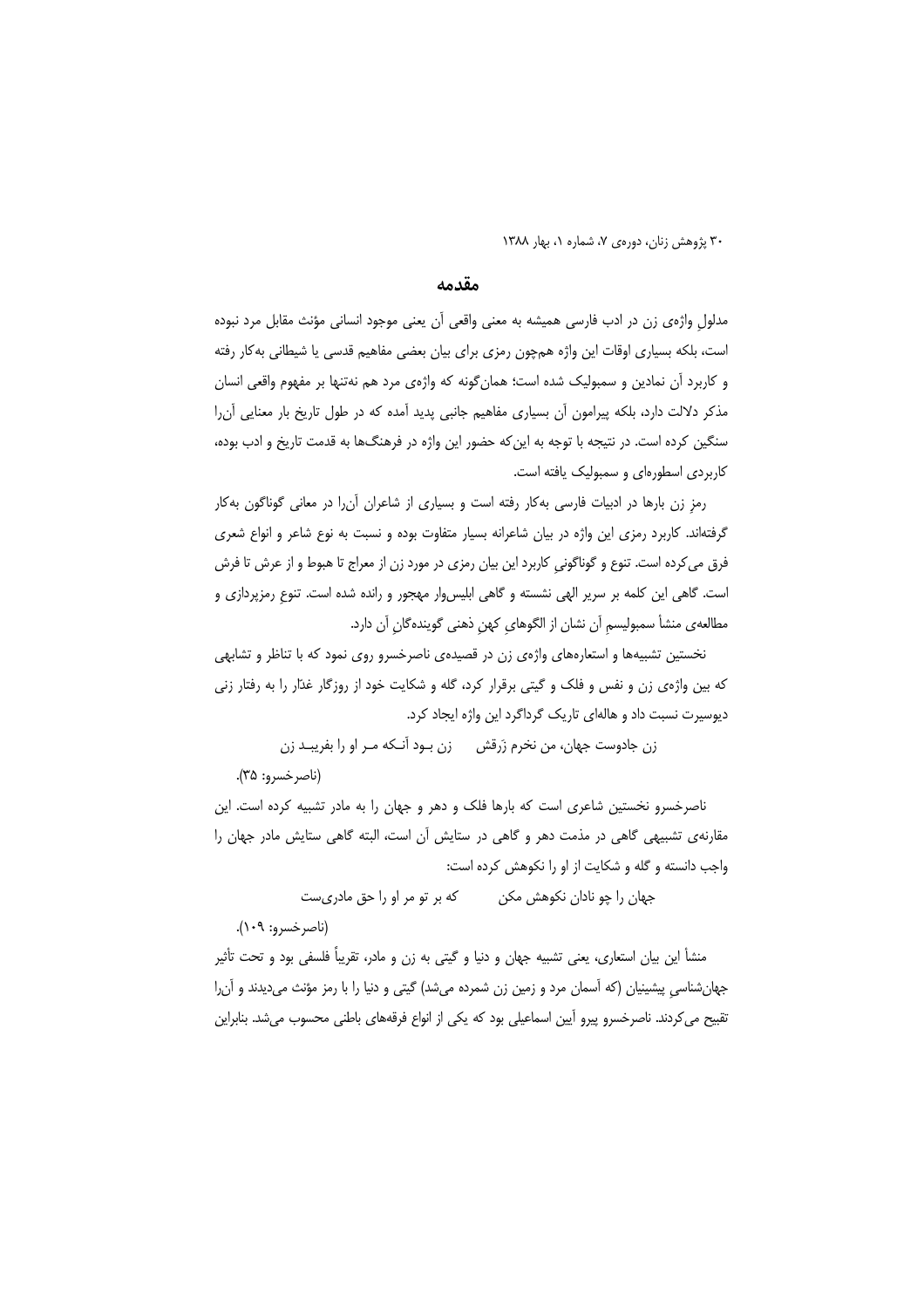عجیب نیست که او ورای ظاهر هر واژهای بهدنبال معانی باطنی آن میگردد. تلاش او برای تعریف باطنی حقایق دین قابل ستایش است. او به پیروی از اخوانالصفا که معلمان حکمت و فلسفهی اسماعیلیه بهشمار می فتند بر این عقیده بود که انسان عالم صغیر است که نسخهای از عالم کبیر در او نهاده شده است. بنابر نظر اخوان و سایر حکمای اسماعیلی، هر آنچه در آفاق روی میدهد نمونهای در انفس دارد. اگر در عالم بیرونی ما شاهد دیالکتیک و تناظری بین اجزای دوگانهی هستی هستیم، در نفس بشر و آدمی هم این ثنویت قابل مشاهده است. اصل دوتایی حقایق جهان مطابق دیدگاه حکمت هرمس و نوافلاطونی بود که اخوان صفا و فیلسوفان اشراقی آن را به ارث برده بودند. در اندیشه و نگرش جهانشناسی چون بطلمیوس هم این نوع نگرش وجود داشت و او هم جهان را در یک نظام دوتایی تعریف می کرد. مولانا به زیبایی به این دیالکتیک ازواج اشاره می کند:

| کرد ما را عاشقان همدگر      | حکمت حق در قضا و در قدر      |
|-----------------------------|------------------------------|
| جفت جفت و عاشقان جفت خويش   | جمله اجزای جهان زان کم و بیش |
| راست همچون کهربا و برگ کاه  | هست هر جزوى ز عالم جفتخواه   |
| هر چه آن انداخت این میپرورد | أسمان مرد و زمین زن در خرد   |
| همچو مردان گرد مکسب بهر زن  | هست سرگردان فلک اندر زمن     |
| بر ولادت و رضاعش میتند      | وین زمین کدبانوییها میکند    |
| چون که کار هوشمندان می کنند | پس زمین و چرخ را دان هوشمند  |
|                             |                              |

(مثنوي مولوي/ ٣٥ ب٣٠٢ ببعد).

این فیلسوفان اعتقاد داشتند که عالم دو نوع است: عالم دنیا و عالم آخرت، عالم ملک و عالم ملکوت. آنچه در عالم ملکوت وجود دارد همه روحانی و لطیف است و آنچه مربوط به عالم زمینی است جسمانی و کثیف. و چون یکی از انواع رایج تشبیههایی که بهکار می بردند تشبیهِ دو دنیا به دو جنس مرد و زن بود، در نتیجه در این طبقهبندی، سهم عالم ملکوت از این جنس، مردانه و سهم عالم ملک زنانه بود. زمین و چهار عنصر أن زنانه و أسمان كه مركز ملكوت و افلاک بود مردانه تلقى شدند. در نتيجه، تعييرهاى جنسى دربارهى ساختار جهان توسط این فیلسوفان پیدا شد و قرنها ادامه یافت. در طبقهبندی اجزای وجودی انسان هم مطابق طبقهبندي هيئت جهان، قايل به عقل و نفس شدند كه مي توان آن را بهصورت زير خلاصه كرد: مرد: أسمان، ملكوت، عقل، فاعل، فعال. زن: زمین، ملک، نفس، مفعول، منفعل.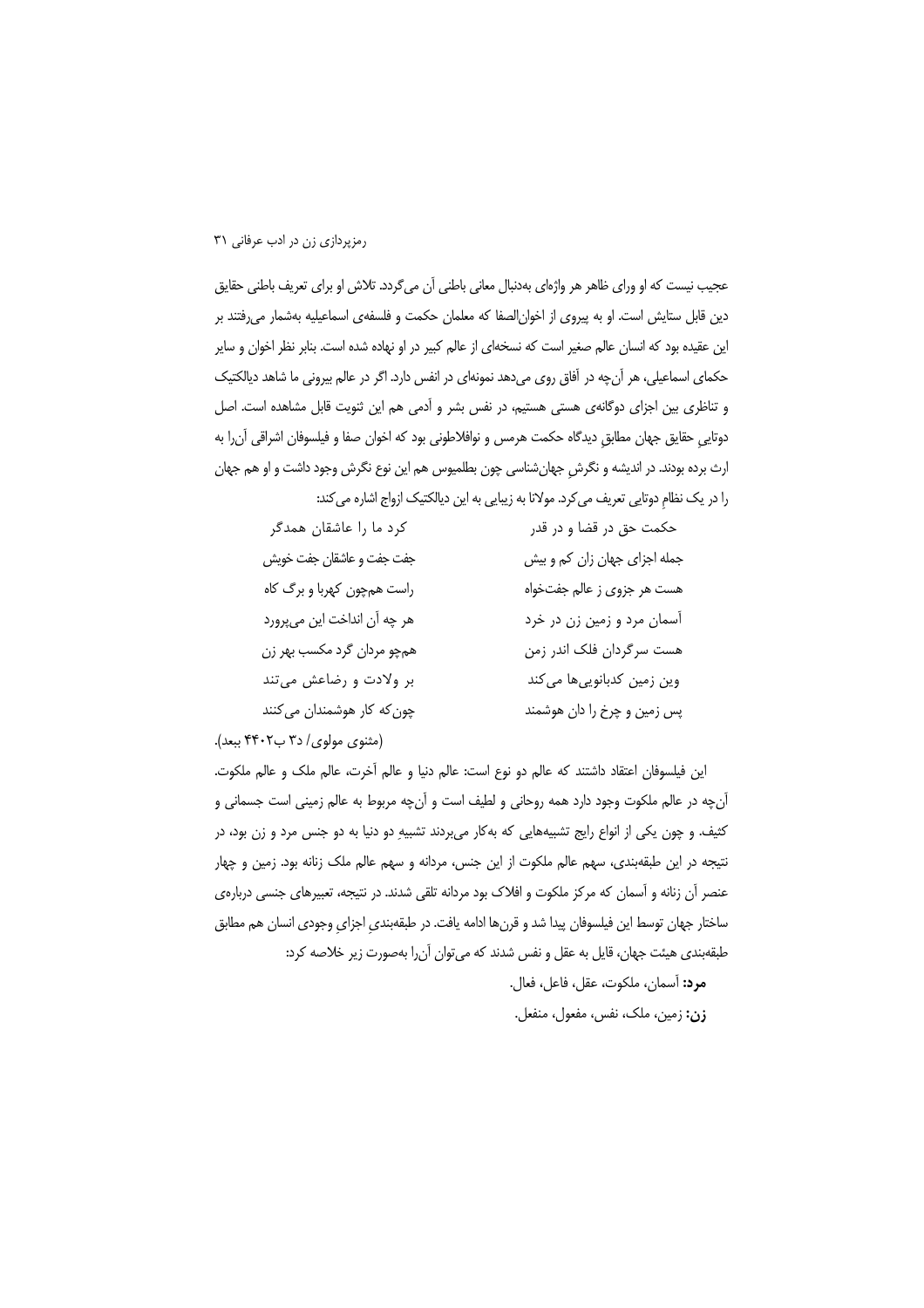البته باید گفت که ساختار طبیعی أفرینش مرد و زن هم تشبیه ایشان به أسمان و زمین را هر چه بیشتر تأکید می کرد. در اسطورهها هم زن نمادی از پذیرش و قابلیت دریافت است، در حالی که مرد نمادی از قابلیتِ آفرینش است. زن، قدرتِ باروری، زایندگی و پرورش را در خود دارد، در حالی که آسمان قدرت بارور کنندگی و ازدواج با مادر زمین را دارد.

گرنهای زن، منی پذیر مباش منی انداز باش چون مردان (سنایی، دیوان: ٣٢٣).

این تلقی قدما برخاسته از تعبیرهای اسطورهای در اینباره هم هست. بنابر روایتهای تائوییستها آسمان، یانگ و مذکر و زمین، پین و مؤنث است. آسمان موجب باروری زمین میشود و این رابطهی دوسویهی آسمان و زمین، رابطهی بین مرد و زن را تداعی و زمین کمکم نقش زنانهی خود را تثبیت می کند. در اساطیر ایران، یونان، هند، چین و سایر سرزمینها این تشابه بین آسمان و زمین بارها به کار رفته بود. در ادب فارسی هم از ناصرخسرو تا بهار استفاده از این تعبیرها رایج بوده است:

همی از هفت شوی چون زاید<sup>۱</sup> ننگری کاین چهار زن هموار (ناصرخسرو، ١٣٧٢: ١٣٨).

طبقهبندی یادشده در بالا بین زن و مرد برخاسته از نوعی نگرش خاص دربارهی نقش زن در آفرینش و هستی و نوعی نگرش مردانه و مردمحور است. در نتیجه در تشبیهها، تمثیل ها و رمزهای شکل گرفتهی دنبال آن می بینیم این باور همگانی ایجاد میشود که زن توانایی و استعداد خلق ندارد و وظیفهی او هم مانند زمین باروری و زایندگی است. اما شکل ناپسند این تعبیرها زمانی اتفاق می|فتد که گویندهای یا فیلسوفی سر ناسازگاری با دنیا و جهان را بگذارد و رهایی یافتن از آنرا راه نجات بشمرد. این اتفاق ابتدا در اشعار ناصر خسرو، انوری و خاقانی رخ داد و سپس شعر عرفانی را تحت تأثیر خود قرار داد. ناصرخسرو که یکی از ستمدیدگان روزگار و جهان است و فلک بدگهر در ایام عمرش با او بی مهری کرده است، در شکایت از دنیا و گیتی چنین می گوید:

ا*ی* مادر ما چون که همی کین کشی از ما؟ فـرزند توایم ای فلک ای مادر بـــدمهر (ناصر خسرو: ۴).

<sup>.&</sup>lt;br>`. در این بیت مقصود ناصر از چهار زن چهار عنصر زمینی و سفلی خاک، آب، باد، آتش است و هفتشوی هم آباء علوی که عبارتند از: قمر، عطارد، زهره، شمس، مریخ، مشتری و زحل.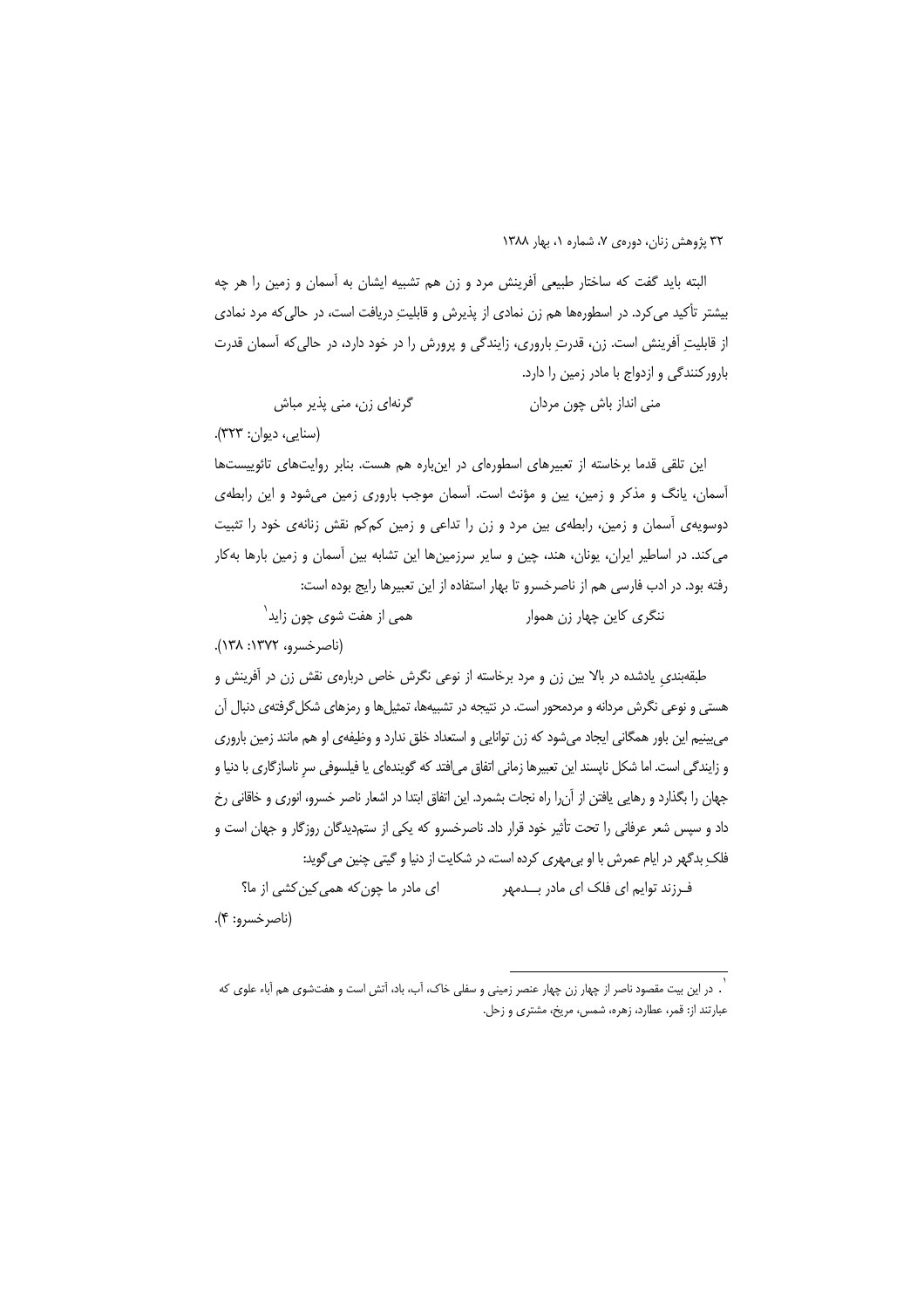این رمزپردازی که تناظر و تشبیه جهان و گیتی و زن را در بر دارد، موجب می شود تا دنیای فریب کار چون یک زن عشوهگر غمّاز تصویر شود که مردانی بسیار را از راه بهدر می برد، در نتیجه صفات فریبکاری و طمّاعي و غمازي هم به آن افزوده ميشود:

مجو درستی عهد از جهان سست نهاد که این عجوزه عروس هزار دامادست (حافظ).

ستاری این دوسوگرایی را مشخصهی اصلی رمزیردازی می داند: «البته این مشابهت زن و نفس یا زن و شیطان، نمودار دوسوگرایی زن است که می¤واند دیو یا فرشته، الههی دوزخ و زمین یا همسر بهشتی و ملکوتی باشد؛ سوفیای لاهوتی یا سوفیای ناسوتی، زهرهی آسمانی یا زهرهی زمینی و این دو سوگرایی مشخصهی ممتاز روان شناسی رمزهاست» (ستاری، ۱۳۸۴: ۱۰۸).

رمز زن در شعر عرفانی

زن -نفس

در شعر عرفانی این تناظر دوتایی بهصورتی شاخص در تقابل دوتایی عقل و نفس دیده میشود. چون فیلسوفان پیشین عقل را مرد و مذکر و نفس را زن و مؤنث میدانستند (حتی در زبان عربی واژهی عقل مذکر و واژهی نفس مؤنث است)، در نتیجه بنای عرفان که مبارزه با نفس امّاره است کفهی میزان را به نفع مردان سنگین کرد، زیرا هر آنچه مربوط به نفس و خواستههای شهوانی آن بود مؤنث شناخته می شد و پرهیز از آن درس نخست معرفت عارفانه بود. این نخستین درس سالکان مبتدی بود: «أعداء عدوّک نفسک الّتی بین جنبیک»<sup>۲</sup> و معادل شمردن نفس و زن هم نتایجی چنین به بار می آورد: نامش به شیر شرزه هیجا بر آورم زن مردها*ی*ست نفس چو خرگوش و هر نفس (خاقانی: ۲۴۶).

`. دشمن ّترین دشمنان تو نفس تو است که در میان دو پهلوی تو قرار دارد.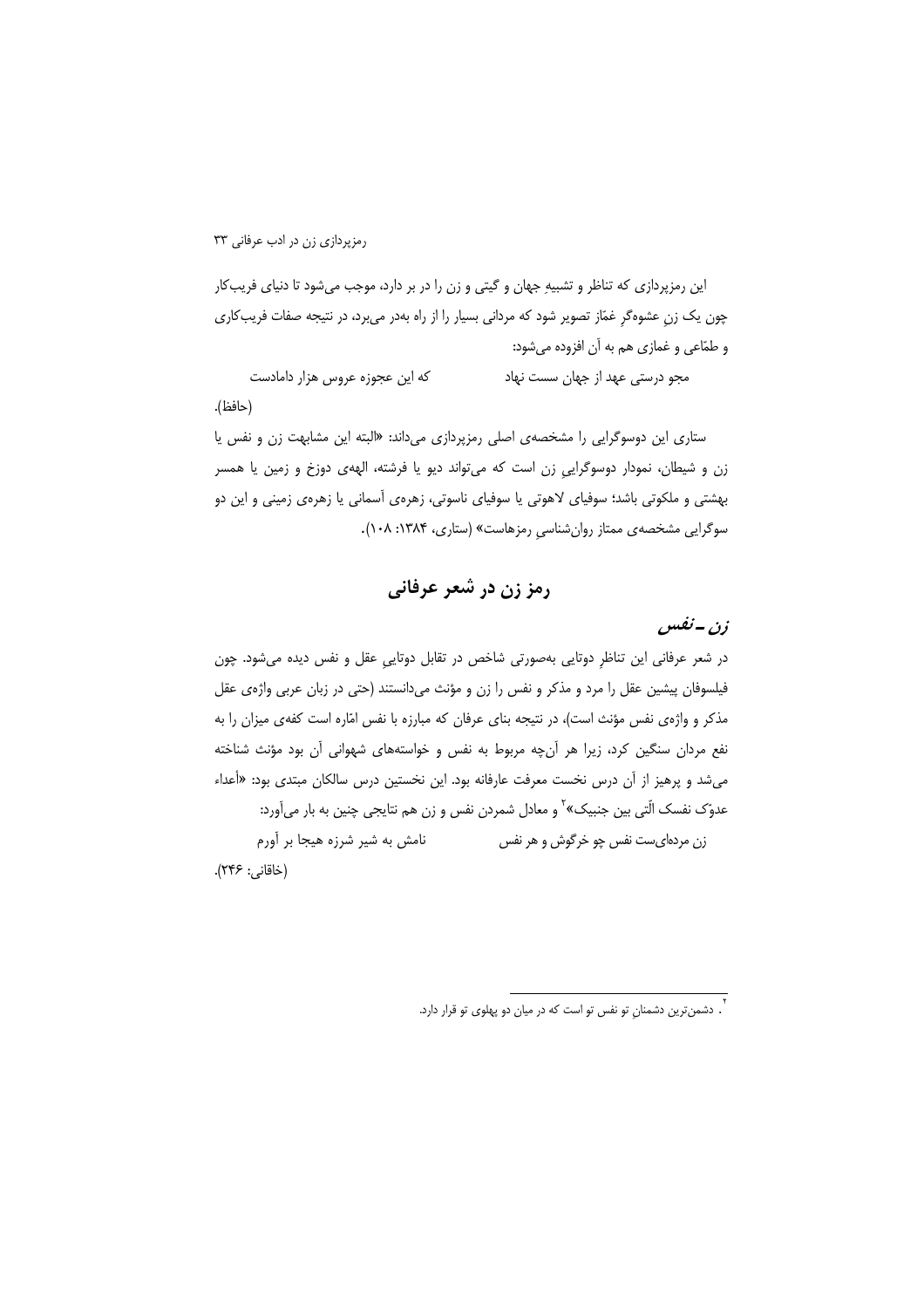اما مولانا، با آن ذهن رمزپردازش، نخستین کسی است که رمزپردازی نفس را با افراط بهکار میبرد و میتوان گفت که او بیش از هر کسی به تقابل دوتایی عقل و نفس و تعبیر جنسی آن توجه و بارها از این دوسویگی در اشعارش یاد می کند. این ابیات از مولانا برهان این حقیقت است:

| أن مثال نفس خود ميدان و عقل   | ماجرای مرد و زن افتاد نقل      |
|-------------------------------|--------------------------------|
| نیک بایستهست بهر نیک و بد     | این زن و مردی که نفس است و خرد |
| روز و شب در جنگ و اندر ماجرا  | وین دو بایسته درین خاکی سرا    |
| يعني أب رو و نان و خوان و جاه | زن همي خواهد حويج خانگاه       |
| گاه خاکی، گاه جوید سروری      | نفس همچون زن پی چارهگری        |
| در دماغش جز غم الله نیست      | عقل خود زين فكرها أگاه نيست    |

#### (مثنوي، ج۱: ۱۶۱).

«رمز در کلام صوفیه سیری صعودی یا نزولی دارد؛ یعنی مرتبهای از وجود را به مرتبهای دیگر پیوند میدهد که مافوق یا مادون آن محسوب میشود. رمز نیز چون استعاره و مجاز و تمثیل بر منطق مشابهت و مناسبت و تطابق و تناظر مبتنی است، اما این برابری یا همءرضی افقی نیست، بلکه بهمثابهِ نوعی معراج یا هبوط است. به همین دلیل رمز در ذات خود پدیدهای متناقض است چون پیونددهنده و هماهنگ کنندهی دو نیروی متضاد است: حق و خلق، انسان و شیطان، آسمان و زمین و… . بنابراین همواره دست کم دو گونه تعبیر و تفسیر برمیتابد که یکی صعودی و دیگری نزولی است، چنان که بعضی آنرا بالاجوی و بلندیخواه میبینند و بعضی دیگر فرو میکاهند و به نشانه تقلیل میدهند. ولی در هر دو حال، رمز بیان گر کیفیتی است که هم فهم و پذیرفتنش به میزان عقل، دشوار یا ناممکن است و هم بيانش بدان زبان، مشكل يا محال. أن معنى عبارت است از اتحاد و اتصال انسان با يزدان يا با اهريمن و قوای طبیعت و کائنات» (ستاری، ۱۳۸۴: ۱۸۵).

واژهی زن در ادب صوفیه کمکم کاربردهای گوناگون یافت و زنانی گوناگون نامشان در ادبیات عرفانی ثبت شد. بعضی از این نامها چون لیلی، ساحتی روحانی یافتند یا چون سودابهی نفسپرست نمادی از ضلالت و گمراهی شدند و کاربرد نام ایشان هم نمادین شد. اما معادل شمردن زن و نفس به هر صورت تعبیری زشت دربارهی زن نبود. این تشبیه و استعاره تا آنجا معادل تاریکی برای زن بود که از نفس، نفس امّاره را اراده می کردند و این گمان وجود داشت که نفس همواره در وجود آدمی آمِر به سوء و بدی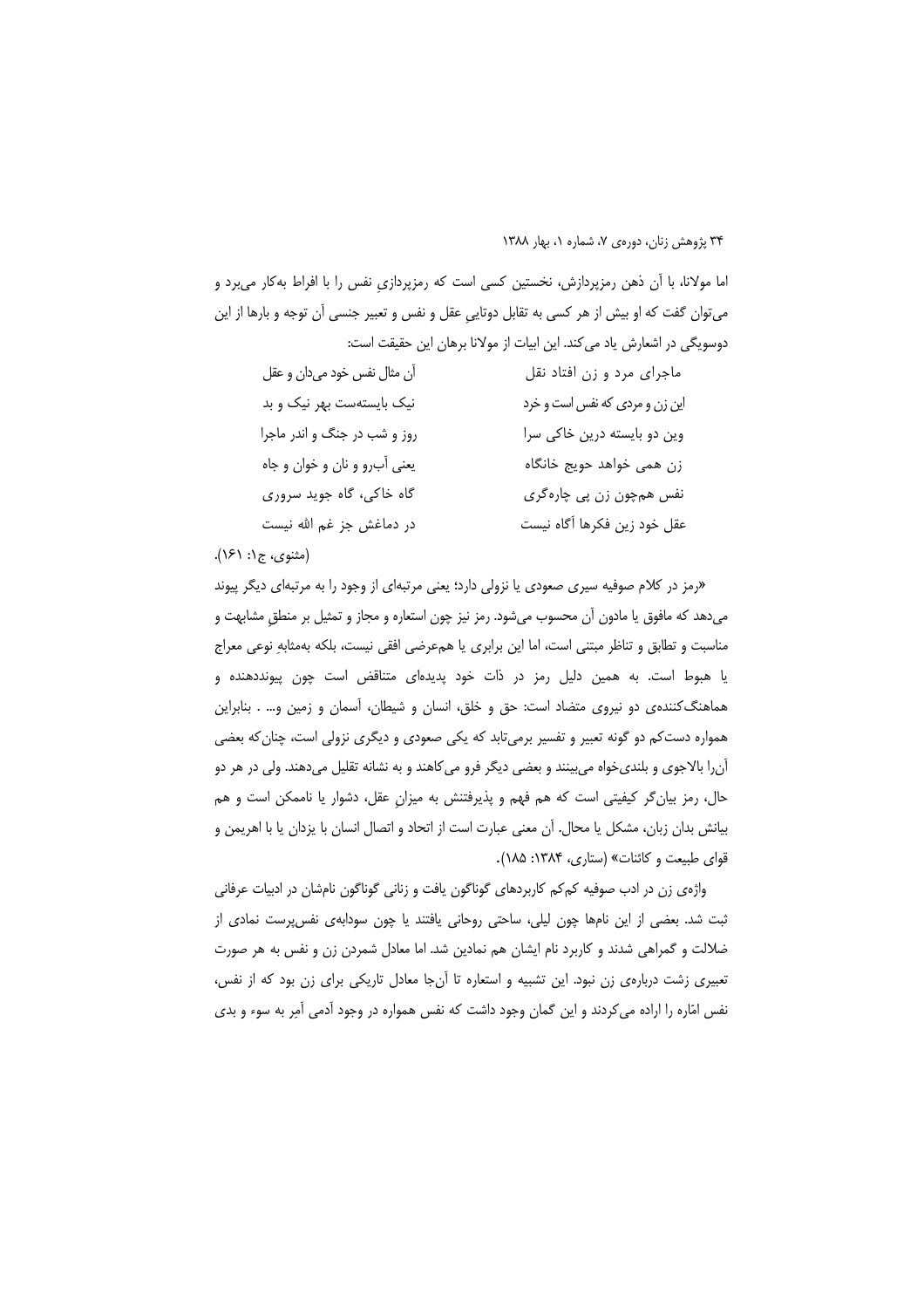است. در حالی که معنای دیگر نفس، نفس مطمئنه است که عالی ترین درجهی روحانی در بشر است. شیمل در کتاب «روح من زن است» به این حقیقت این گونه اشاره می کند که در قرآن از سه نوع نفس ياد شده است: نفس امّاره بالسّوء در سورهي يوسف: «و ما ابرّيَّ نفسي إنّ النّفس لأمّاره بالسّوء» (سورهي ١٢: ٥٣)، نفس لوّامه: «و لا أقسم بالنّفس اللّوّامه» (سورەي ٧۵: ٢) و نفس مطمئنّه: «يا أيتها النّفس المطمئنَّه إرجعي إلى ربِّك راضيه مرضيه» (سورهي ٨٩- ٢٧-٢٧).

جالب این که از هر یک از این سه نوع نفس یکبار در متن قرآن یاد شده است و بنابراین از موقعیت و امتيازي يكسان برخوردارند. نفس، جز امر به سوء مي تواند نقش نفس لوّامه (رمز خرد) يا نفس مطمئنّه (نفس متعالی الهی) را هم بازی کند. اگر نفس مؤنث است پس انواع نفس هم می تواند معیارهایی زنانه به حساب آیند. در طریق طریقت، سالک میتواند نفس خود را از مرتبهی امّارهگی به مرتبهی نفس لوّامه و مطمئنّه برساند.

به همین دلیل نقش مادری و معشوقی هر دو نقشهایی زنانه و ستایش شده و هر دو نموداری از روح و نفس زنانه هستند. شیمل با استناد به بیتهایی از ابن عربی و مولانا در فصل زنان، مردان خدا به تفصیل در این باب بحث می کند تا حدی که در فصل بعد از آن یعنی عروسان الهی بر این باور است که روح زنانه همان روح الهي است كه بهصورت رمزي عروسان الهي در متون عرفاني از أن ياد شده است. این تعبیر را مولانا در مثنوی به کار میگیرد و بهصورتی زیبا از آن استفاده می کند. همین روح و نفس زنانه است که مولانا دربارهی آن چنین گفته است:

خالق است آن گوییا مخلوق نیست

يرتو حق است آن معشوق نيست

(مثنوى، دفتر اول: ١۵٠).

سیرلوت در فرهنگ سمبلها واژهی زن را در سه جلوهی رمزی نشان میدهد:

نخس*ته زن حیله گر و مکار* که مرد را از راه و طریقت باز میدارد. این زن همان زن وسوسه گر است که صفت مشخصهاش زیبایی جسمانی اوست و قهرمان اصلی داستان به لحاظ بدنی مجذوب او میشود و در نهایت اسباب سقوط خود را فراهم می آورد. دلیله، کلئوپاترا، حوریان دریایی و سودابه از این نمونهها هستند.

دوم، *زن ـ مادر* كه نمادِ مهدِ زمين و سمبل بارورى، وفور و حاصلِ خيزى است. اين شخصيت بهطور مرسوم به تمام کسانی که با او در ارتباط و تماس هستند قوت عاطفی و روحی می بخشد. کهن نمونهی دیمیتر، از ایزدبانوان، مثالی از اوست. مادر طبیعت، مام وطن و مادر رضاعی ترکیبهایی هستند که حاصل چنین باوری نسبت به این ساحت زنانه است.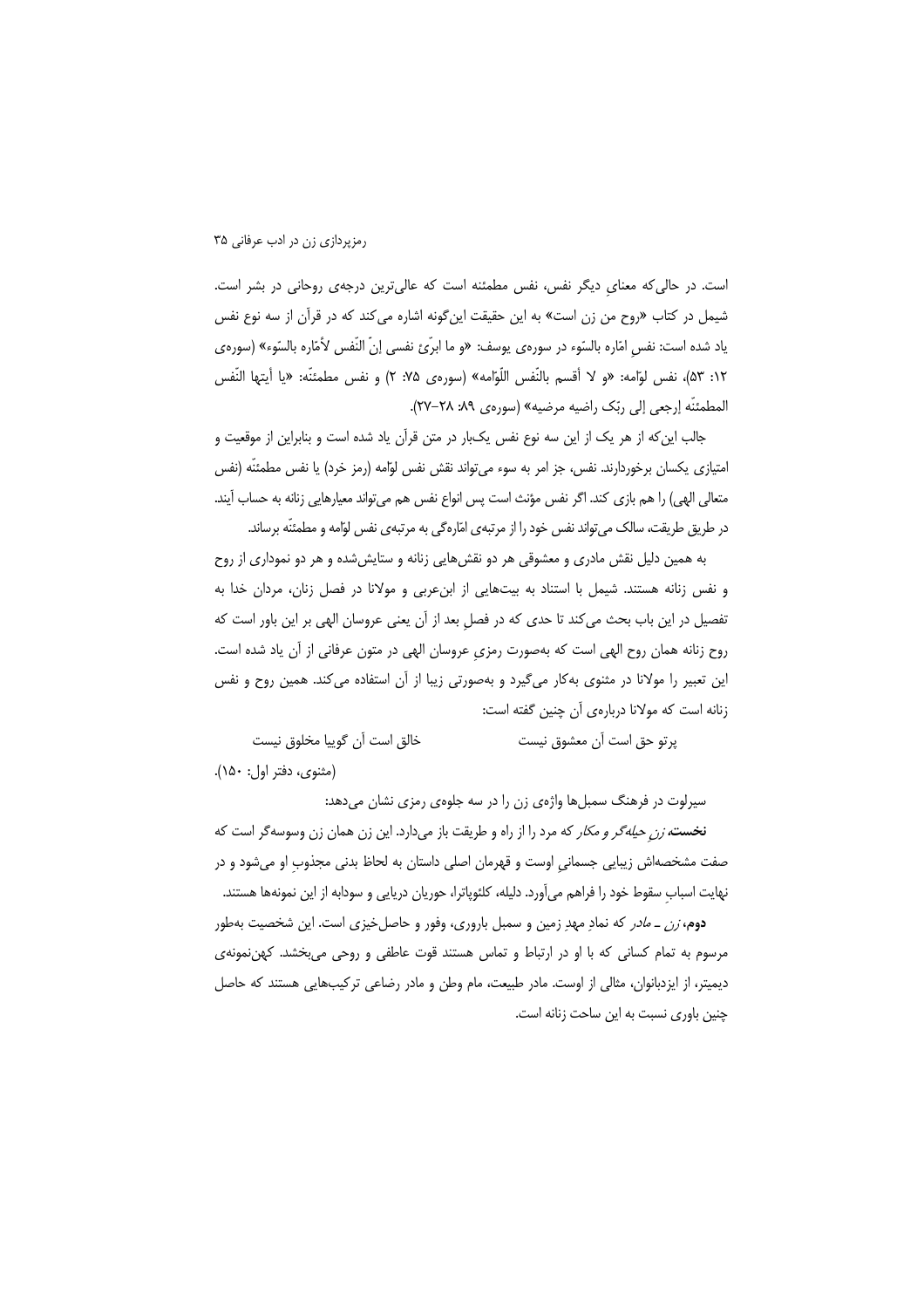**سوم،** *زن ـ معشوقه* یا آنیمای یونگی در روانِشناسی یا زن سوفیایی. این زن منبع الهام و از نظر معنوی کمال مطلوب است. شخصیت اصلی داستان یا نویسنده به لحاظ فکری و نه زیبایی تن مجذوب او می شود. بئاتریس دانته، لورای پترارک، مارگریت گوته، دئنا و لیلی نمونههایی از او هستند.

## زن، رمز مادر حق

رمزپردازیِ نفس به شکل زن میتواند از سویه ملکوتی و آسمانی آن چنین تعبیری داشته باشد که زن توانایی بالقوهی نفس مطمئنه را دارد. در آن زمان نفس در بارگاه الهی حاضر میشود و حقیقتِ حق چون عروسی روی مینماید. با توجه به این تشبیه است که جنسیت خود خداوند و روح و جان هم مؤنث میشود. این روح زنانه گاهی حق را چون دایهای تصور می کند که همهی افراد بشر طفلان شیرخوار او هستند. بر سر ما گستران آن سایه تو ما چو طفلانيم و ما را دايه تو

(مثنوي، دفتر اول: ۳۵).

در ادب عارفانه، مادر سمبل و رمز حق است و بارها حق تعالى جلوهاى مادرانه داشته است. مولانا جلال الدین از جمله عارفانی است که از این نمادیردازی استفاده کرده است.

بی کشندهی خوش نمی گردد روان این سخن شیر است در پستان جان

(مثنوي، دفتر اول: ٢٣٧٨).

یا داستان مادر موسی را یادآوری میکند که نمادی از رابطهی حق تعالی با بندگانش است. کې تو بديده روي من، روي به اين و آن مکن هر بن بامداد تو، جانب ما کشی سبو گفت كه مادرت منم ميل به اين و آن مكن شیر چشید موسی از مادر خویش ناشتا (ديوان شمس، غزل ١٨٢٧).

شیمل معتقد است همان گونه که رحمان و رحیم از رحم یا زهدان زن مشتق شدهاند، هرگونه رحمت و شفقت نوعی عشق و محبت زنانه است (شیمل، ۹۹۹۹: ۹۷–۸۹). پس صفتهای خداوند که رحمان و رحيم است به جانب مؤنث او اشاره دارد. مولانا در حق جان چنين دعا مي كند:

مادر دولت طرب زاینده باد تا ابد پستان جان پر شیر باد

(مولوی، ۱۳۸۱، ج۱: ۴۰۱).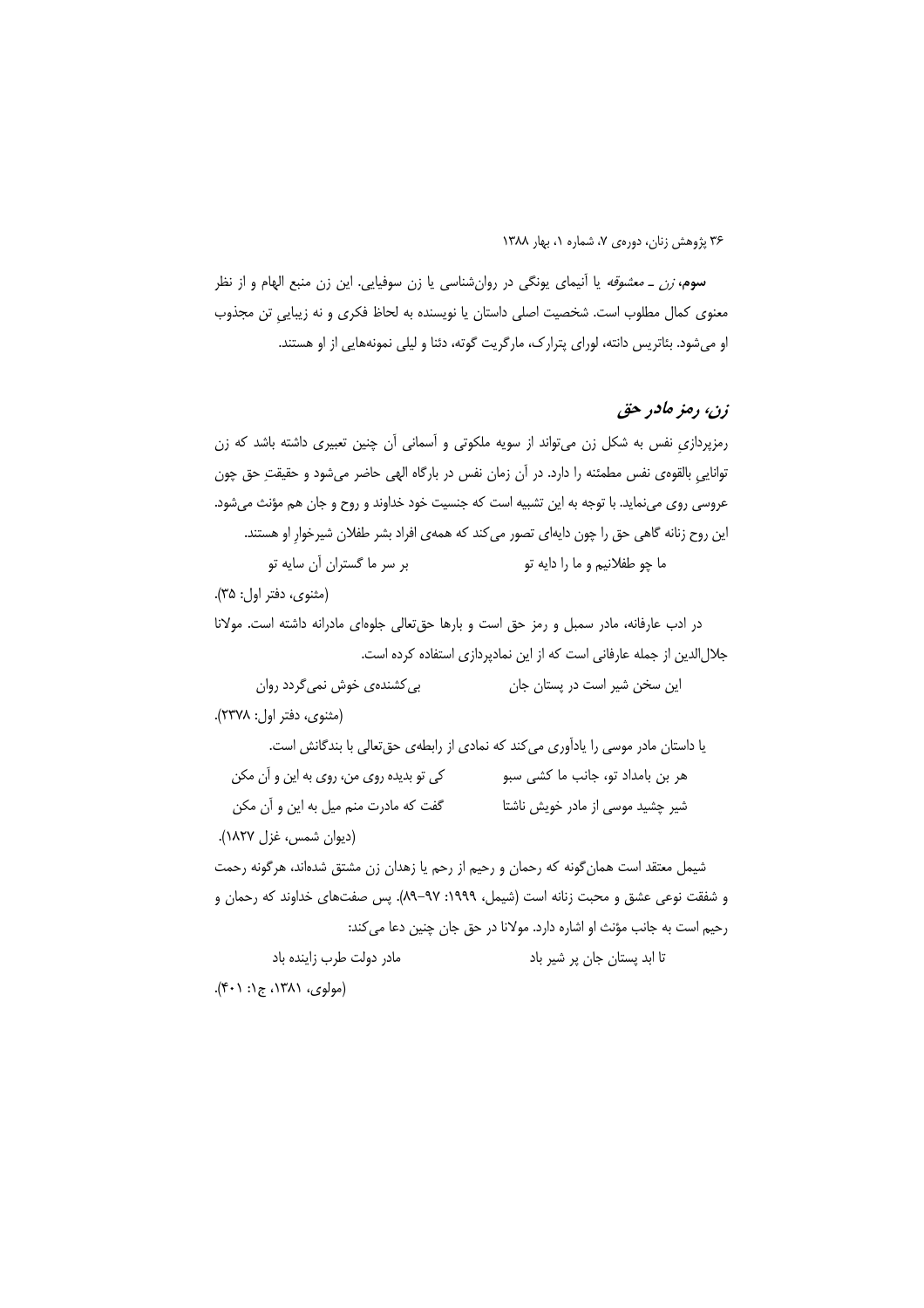جالب این که سنایی هم در بیتی خود را به مادر موسی تشبیه می کند. آنچه شاعر را به این تشبیه ترغیب می کند شباهت سخن او به شیری است که مادر به فرزندان خود می دهد ؓ: شیر فرزند را بها خواهم مادر موسیم که از شاهم

(حديقه، ١٣٨٢: ٢٨٧).

## زن ــ معشوق البهي

سرچشمههای رمزپردازی زن ـ روح الهی را میتوان به اصل اسطورهای آنهم رساند.

ستایش زن در غزل های عربی و فارسی میراث ستایش زن ایزدان و الهههای دوران باستان و کهن است. صفتها و ویژگیهایی اغراق آمیز که در غزلها به زن نسبت دادهاند، یادآور شکوه کهن|لگوی زن زیبا و معشوق حقیقی است که هر انسانی آرزوی رسیدن و وصال او را دارد.

عاطف جوده در كتاب «الرمز الشعرى عند الصوفيه» مى نويسد كه بسيارى از الهههاى مؤنث دوران کهن در رمزپردازی زن بهعنوان تصویر الهی نقش داشتهاند. ایزیس الههای مؤنث است که در آیین مصریان قدیم او را ستایش می کردهاند. او الههی مادر است که ستایش و پرستش او بعدها در یونان و روم هم رواج يافت. ايزيس الههاي است كه تعاقب فصول و حركتهاي افلاك باز بسته به او بود. او رمزی برای کشت و زرع و رشد گیاهان بود و اشکهایش مایهی ازدیاد آب رود نیل میشد.

پیش از اسلام در شبهجزیره عربستان، بتپرستان فرشتگان را بناتالله مینامیدند و باور داشتند که آنها زن هستند. در قرآن هم به این اعتقاد اشاره شده است: أم خلقنا الملائكه أناثا و هم شاهدون (صافات: ۱۵۰). ليلي

در شعر عربی و بعدها به تبع آن در شعر غنایی فارسی، لیلی رمزی برای معشوق حقیقی شد. در شعر صوفیه پیوندی میان عشق مجازی و عشق حقیقی، عشق زمینی و آسمانی برقرار میشود. این تطبیق در شعر منجر به این شد که صفتها و ویژگیهای معشوق زمینی را به معشوق الهی نسبت دهند. در نتیجه عشق مجنون به لیلی، که نمونهای از عشق عذری است، بهترین نمونه برای بیان حالات صوفیه بود و

<sup>&</sup>lt;sup>۳.</sup> نکته جالب درباره این بیت این است که درست پس از بیتی قرار میگیرد که در آن سنایی هرگونه علاقهی خود به شهوتهای دنیا چون زر و زن و جاه انکار میکند. در این بیت، زن در ردیف خواستههای دنیایی قرار میگیرد، ولی در بیت بعد خود را به مادر موسی تشبیه میکند. بیت نخست این است: من نه مرد زن و زر و جاهم به خدا ار خورم و گر خواهم.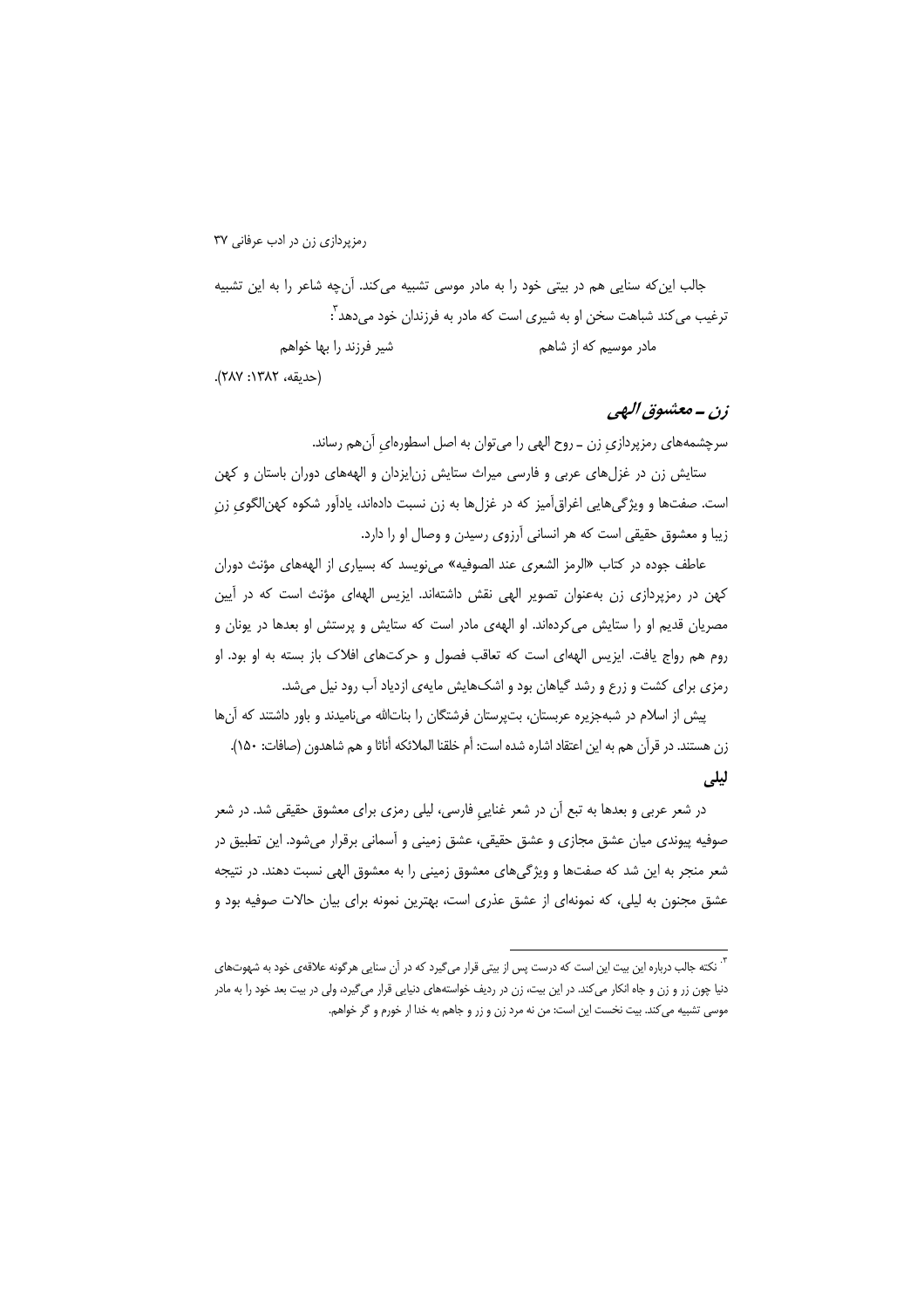لیلی زنی است که نخستین رمز زنانهی الله است چرا که حال مجنون هم در عشق لیلی بی شباهت به حالت جنون و سکر عارف در مشاهدهی حق نبود. به همین دلیل میبینیم که روزی شبلی در مجلسش چنین میگوید: «ای مردم! این مجنون بنیعامر است. هرگاه از لیلی او را بپرسید میگوید که من لیلی|م. با لیلی از لیلی پنهان میشود تا این که فقط لیلی و یادش را نگه دارد و هرچه را که جز اوست دور میریزد و میگریزد و همهچیز را با لیلی میبیند. پس چگونه کسی میتواند ادعای محبت او کند در حالی که عاقل و بهنجار است و علم و خواستهها و بهرههای زندگی را نگاه داشته است؟ هیهات که من چنين باشم» (كتاب اللمع، ١٣٨٢: ٣٨٨).

امتزاج بین عشق انسانی و الهی، و تعبیر از احوال الهی با شیوهی عشق انسانی سبب شد که عارفان از زبان شاعران در ستایش محبوبهها و معشوقهها و عرایس شعری استفاده کنند.

لیلی در مثنوی و غزل های مولوی نمادی از معشوق حقیقی است. عشق لیلی و مجنون از نمونههای عشق افلاطونی یا عشق عذری است. مجنون در هوای لیلی به حقیقت عشق می ورزد و مجنون و لیلی یکی میشوند. او چون حلاج که نوای اناالحق میزد شعار انا لیلی میدهد. زمانی که فصاد قصد رگزدن دارد مجنون نگران است که مبادا نیش حجام به لیلی درون او گزندی برساند.

| گفت مجنون من نمیترسم ز نیش      | صبر من از کوه سنگین هست بیش…  |
|---------------------------------|-------------------------------|
| لیک از لیلی وجود من پُرست       | این صدف پر از صفات آن دُر است |
| ترسم ای فصاد اگر فصدم کنی       | نیش را ناگاه بر لیلی زنی      |
| داند آن عقلی که او دل روشنی است | در میان لیلی و من فرق نیست    |
|                                 |                               |

(مثنوى، دفتر پنجم: ١٩–٢٥-٢٠).

لیلی در غزلهای مولانا نمادی از نور الهیست. مولانا در یکی از رؤیاهای عارفانهی خود حق را در چهرهی لیلی زیبا میبیند که طالب مجنون عاشق شده است. لیلی چون ماه، سراسر لطف و رحمت و بخت و دولت است: این نور اللهی ست این، از پیش الله آمده این کیست این؟ این کیست این؟ در حلقه ناگاه آمده در چاره بداختران با روی چون ماه آمده این لطف و رحمت را نگر، وین بخت و دولت را نگر وان کهربای روح بین، در جذب هر کاه آمده لیلی زیبا را نگر، خوش طالب مجنون شده

<sup>(</sup>دیوان شمس، غزل ۲۲۷۹).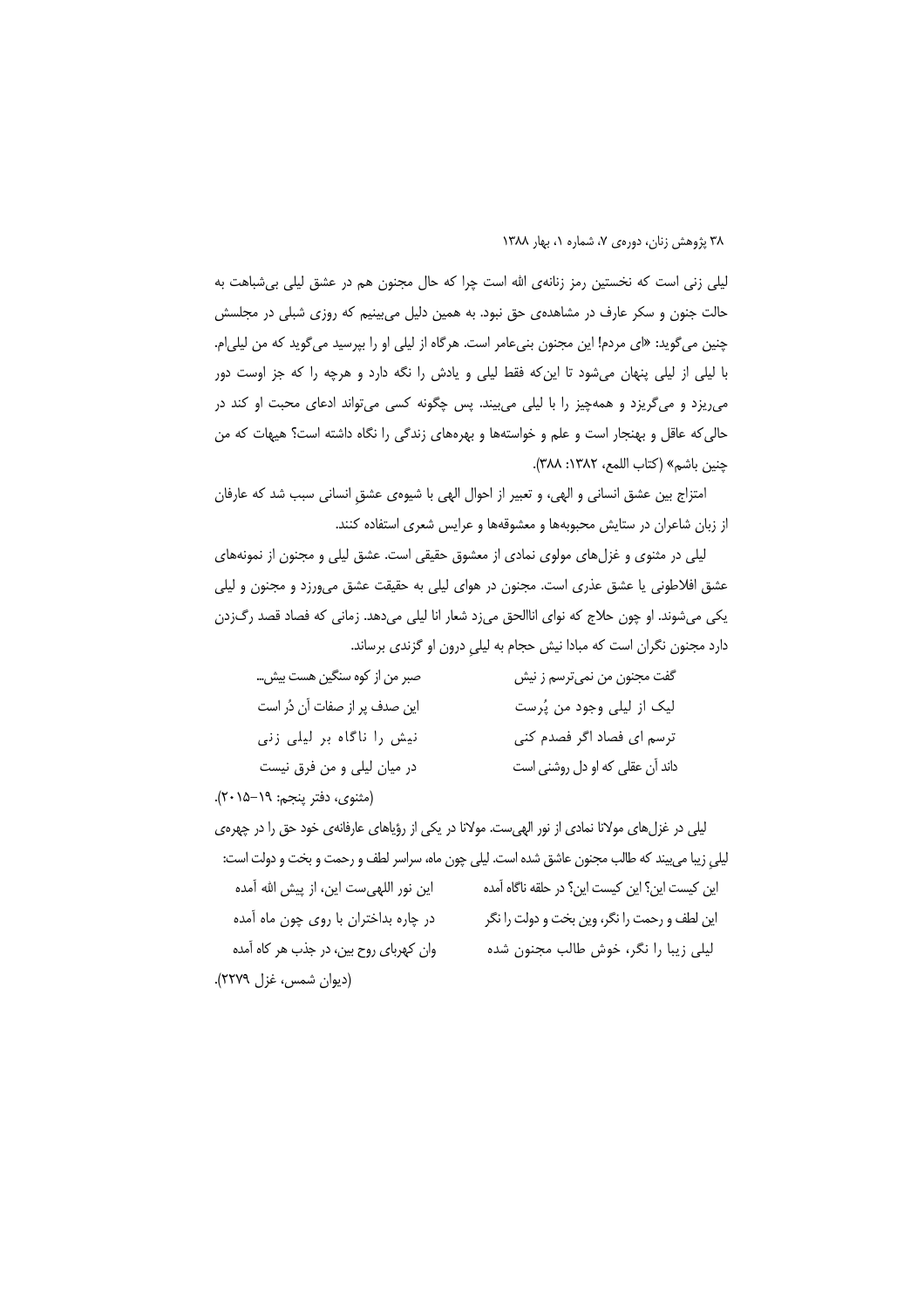| در همهی مثنویهای عطار و دیوان او بارها نام لیلی تکرار میشود. او اسطورهی عشق است. این |                                    |
|--------------------------------------------------------------------------------------|------------------------------------|
|                                                                                      | عشق هم نوعي عشق روحاني و الهي است: |
| که مجنون لیلی و لیلیست مجنون                                                         | جوابش داد كان بگذشت اكنون          |
| همه لیلی ست مجنون بر کرانه                                                           | دویی برخاست اکنون از میانه         |
| ز نقصان دو بودن رسته گردند                                                           | چو شیر و می بههم پیوسته گردند      |
| چو تو گم گشتی او آمد پدیدار                                                          | اگر هستی به جان او را خریدار       |
| نیابی خویش را در زندگانی                                                             | چنان گم شو که دیگر تا توانی        |

(الهي نامه: ٣۶١).

زن تجلی عالی عشق بهشمار آمده و داستانها و حکایتهای عاشقانه، سرشار از این گونه عشق ورزی هاست. داستان شیخ صنعان که در آن دختر زیبای ترسا، پیری زاهد و عابد را شیفتهی خود می کند و شیخ، معنای عشق حقیقی را از طریق عشق به او درک می کند. همچنین عاشقی مجنون و شعرهای پرشور و حال او برای لیلی نمونههایی از اینگونه عشق1ورزیها در شعر فارسی و عربی است.

این زنان، تجلی،خشِ ذات الهی و نویددهندهی وصال او هستند. حوا هدیهای الهی برای أدم است تا در تنهایی او را آرامش بخشد. او تجلی اقیانوس الهی است. به همین ترتیب روح زنانهی عارف هم در پی وصال الهی است. در حقیقت خاتون روح برای رسیدن به عشق و با عشق است که به راه میافتد و سرای تن را رها میکند.

| مرغ دلم ز سینه پریدن گرفت باز   | سيمرغ كوه قاف رسيدن گرفت باز   |
|---------------------------------|--------------------------------|
| هریک ترنج و دست بریدن گرفت باز… | مستورگان مصر، ز دیدار یوسفی    |
| چادرکشان ز عشق دویدن گرفت باز   | خاتونِ روح خانەنشین از سرای تن |
| (دیوان شمس، غزل ۱۱۹۸).          |                                |

### زليخا

داستان زلیخا هم در قصص انبیاء و روایتهای داستانی عطار و دیگران صورتی تازه بهخود می گیرد. زلیخا هم جان در کار معشوق میکند و آنگاه که تن او فرسوده و چشمهای او از فراق یوسف کور شدهاند، به همت و عنایت الهی زیبایی و بینایی را باز می یابد و اسوهی عاشقی و یکتایی میشود. داستان یوسف و زلیخای جامی زیباترین تعبیرهای معنوی و روحانی داستان را بهدست میدهند. هجویری هم در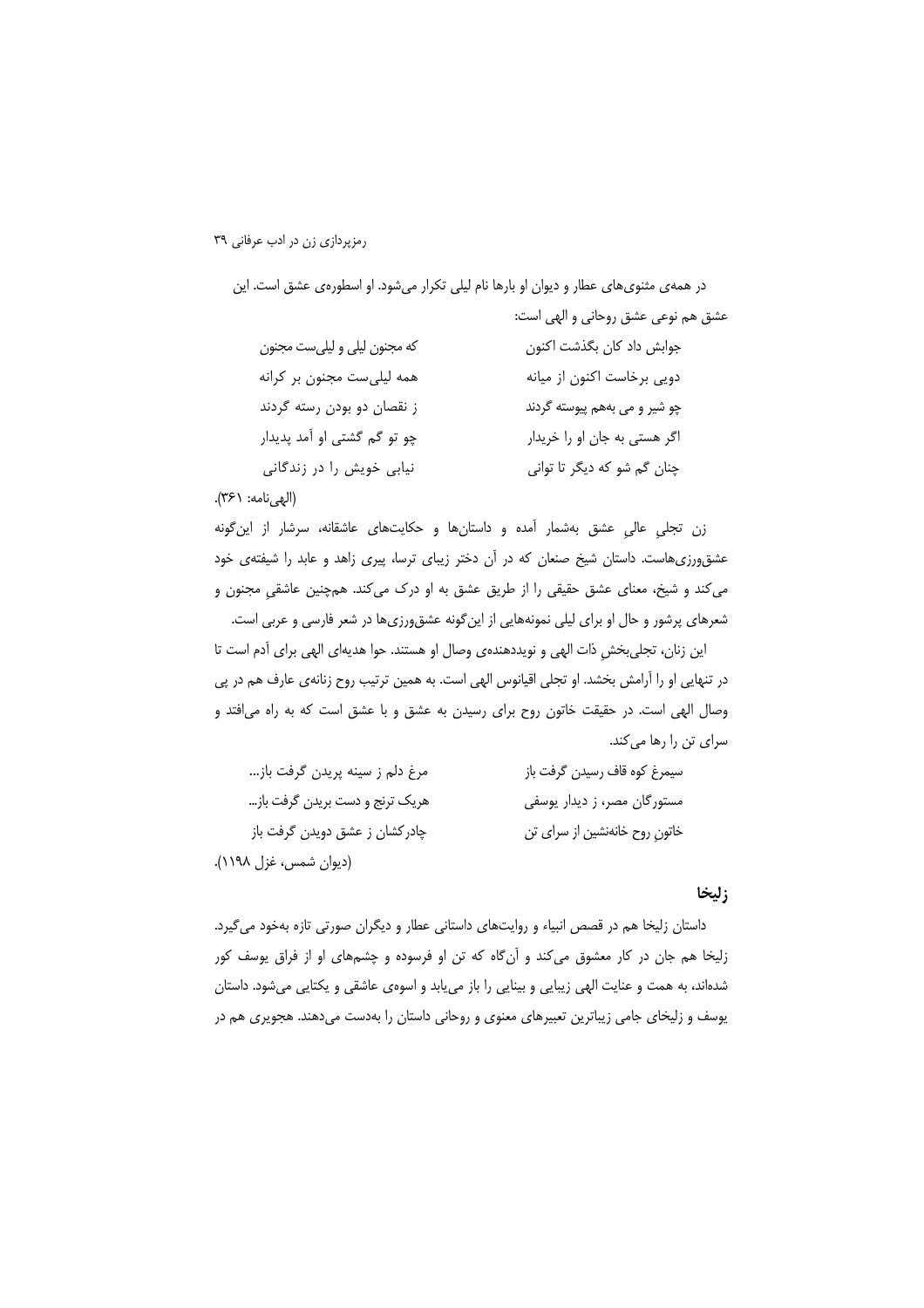کشف|لمحجوب به داستان زلیخا اشاره می کند و او را الگوی بشریت میداند و می گوید که همه باید از زلیخا بیاموزند (هجویری: ۴۹۳). سنایی این گونه از رنجهای زلیخا تجلیل می کند: گر زلیخا نیستی در آسیای مهر آس بيهده چندين حديث يوسف كنعان مكن (دیوان سنایی، ۱۳۶۲: ۹۸۴).

زلیخا نمونهی نفس جزیی است که با تحمل ریاضت و مرارت می تواند به نفس کلی و منبع فیض برسد. مولانا در پایان مثنوی دوباره به داستان زلیخا باز می گردد. زلیخا برای او نمایشی کامل از اشتیاق روح زنانه است که در زنی متجلی شده است. زلیخا در همهچیز و همهجا یوسف را میبیند و یوسف را میجوید:

| نام جمله چیز یوسف کرده بود | آن زلیخا از سپندان تا به عود |
|----------------------------|------------------------------|
| قصد او و خواه او يوسف بدى  | صد هزاران نام گر بر هم زدي   |
| نام يوسف شربت باطن شدى     | تشنگیش از نام او ساکن شدی    |

(مثنوى، دفتر ششم: ۵۰۵–۵۰۴).

او در برگ گل، شاخهی بید، طلوع ماه و نوای بلبل جز یوسف نمیبیند و نمی شنود. او سراسر یوسف است. جان زلیخا با جان یوسف گره خورده است. از یاد یوسف و رحمت او است که زلیخای پیر فرتوت، جوانی دوباره و تولدی دیگر می بابد. این تولد نتیجهی ازدواج روحانی زلیخا و یوسف است. یکی شدن و وحدتی متعالی که آرزوی مشتاقی است.

مولانا آسمان را مذکر و زمین را مؤنث میداند و باور دارد که ازدواج این دو چون پیوند روح و خداست. از این ازدواج است که خلقت تازه و تولدی دیگر حادث میشود. مولانا بر جنبهی زنانهی روح تأکید و ابنءربی بر این نکته اصرار دارد که زن، موضوع عشق است. در سنت مولانا مرگ عارف عرس او نامیده میشود. درحقیقت مراسم عروسی حقیقی او زمانی صورت میگیرد که روح او جسم را رها کرده است و به دیدار حق نایل می شود:

| یافت جان پاک ایشان دستبوس   | در شب تعریس پیش ان عروس       |
|-----------------------------|-------------------------------|
| گر عروسش خواندهام عیبی مگیر | عشق و جان هر دو نهانند و ستير |

(مثنوي، دفتر اول: ١٢١).

آن گاه که دربارهی تأنیثِ نفس سخن گفتیم، اشاره کردیم که در حکمت صوفیه این باور، تنها سبب نشده است که نفس امّاره را مؤنث بدانند، بلکه نفس لوامه و مطمئنه و در درجهی بالاتر، نفس کلی هم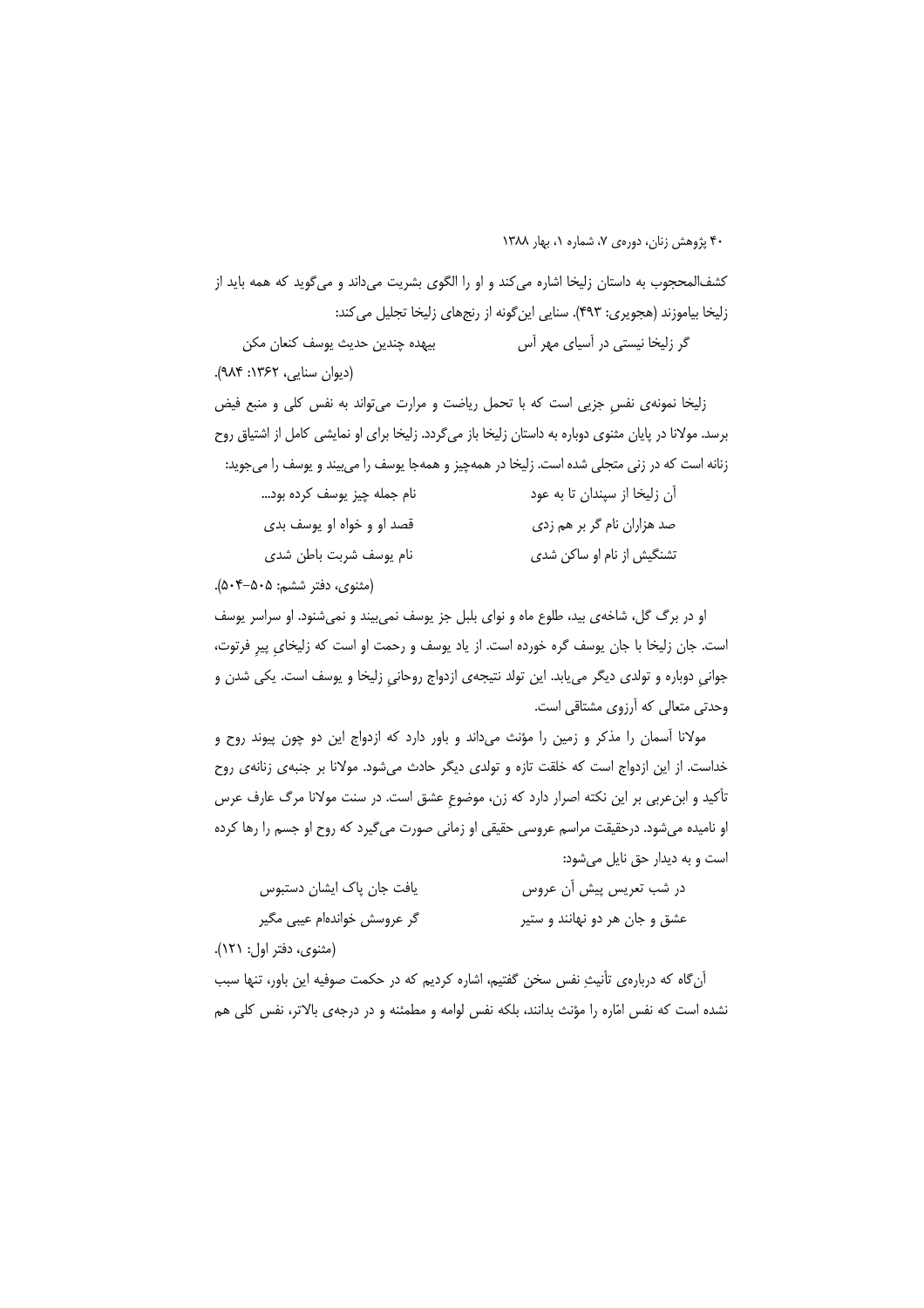مؤنث شمرده شدهاند. در حکمت گنوسی،ها و هرمسی،ها نفس کل مؤنث است. نفس کل هم در مقابل عقل کل قرار می *گ*یرد و خلق جهان بهواسطه یوجود اوست.

## زن -نفس کلی

در ادبیات عرفانی نوع نگرش افلوطینی سبب شد تا به جنبهای متفاوت از وجود زن توجه شود و فرصت برای رمزپردازی در ساحتِ دیگر این واژه فراهم شود. زن، معادل نفس کلی یا جان فعال جهان شمرده شد و خالقیت او مورد اشاره و نظر عارفان قرار گرفت. در ادبیات صوفیانه می بینیم که نفس کلی در نوبت آفرینش پس از عقل کل قرار گرفت و نوبت دوم هستی به او تعلق گرفت. عقل کل معادل آدم و نفس کل با حوا یکی شد. خداوند با اندیشیدن در خود، عقل کل را و عقل کل با اندیشیدن در خود، نفس کل را به وجود میآورد. اما آفرینش طبیعت و هستی از آن نفس کلی است و نفس کلی بی واسطه با همهی جهان در ارتباط است. به همین دلیل است که بعد، در تعریف زن سوفیایی و دئنای الهی خواهیم دید که این زن یا زن سرمدی واسط بین روح جهان و روح طبیعت است.

نسفی در کشف|لحقایق در صفحات متعدد به این باور اشاره دارد:

«بدان که نفس جوهریست بسیط، حقیقی، زنده به ذات و زندهکنندهی دیگری و مجرد است از ماده، اما متعلق است به ماده. تعلق|لتدبیر و التصرف و همین نفس است که روح اعظم است و همین نفس است که لوح محفوظ است و همین نفس است که ملائکه روحانی|ند و همین نفس است که حیات موجودات از اوست و همین نفس است که حواست» (نسفی، ۱۳۵۹: ۵۰).

و جای دیگر چنین میگوید: «بدان که اگرچه سما مفیض و ارض مستفیض است، اما مرتبهی ارض قبل از سماست. پس حوا قبل از آدم باشد، اگرچه هرگز نبود که ارض نبود و سما نبود زیرا همیشه ارض بود و سما بود. اما مرتبهی ارض پیش از سماست و از اینجاست که اول ذکر «ن» میکند و آنگاه ذکر قلم. چنان كه مىفرمايد: «ن والقلم و مايسطرون» (نسفى، ١٣٥٩: ٢٢۵).

### زن و فرشتهی محافظ بشر در حکمت اشراق

در حکمت اشراقی سهروردی هم، فرشتگان محافظ بشر همان بخش نفسانی دورمانده از وجود بشری و در عالم فرشتگان است كه اين نفس جزيي، بازمانده و گرفتار تن، در اشتياق او حنين و ناله سر مي دهد.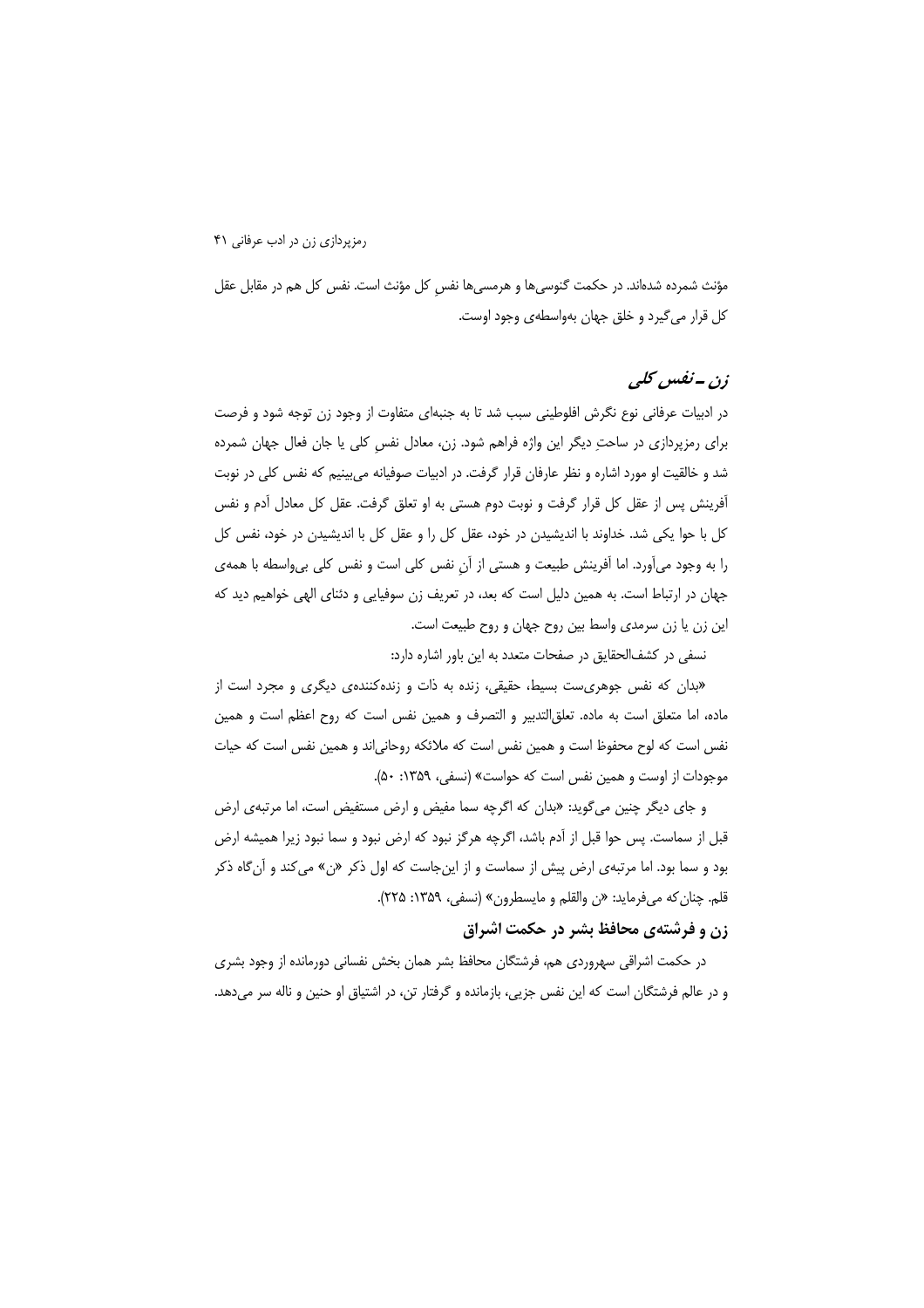سهروردی نفس را به دو جزءِ نفس زمینی و روحانی تقسیم می کند و معتقد است که با وصال و اتصال این دو جزو، آرامش نصیب سالک میشود و به منزل گاه حقیقی خود می رسد.

سهروردی معتقد است: «علاوه بر جبرئیل که محافظ تمام نوع بشر است، هرکس یک فرشتهی محافظ خاص دارد که در جهان فرشتگان مقیم است. بنا بر نظر سهروردی، هر نفس پیش از فرود آمدن به خطهی بدن در خطهی فرشتگان منزل داشته است. هنگام داخل شدن به بدن، نفس یا هستهی مرکزی آن که غیر مادی و ملکوتی است به دو نیمه تقسیم می شود که یکی در آسمان باقی می ماند و دیگری به زندان یا قلعهی بدن فرود میآید. به همین علت است که نفس بشری پیوسته در این جهان افسرده و غمگین و در جستوجوی نیمهی دیگر یا اناییت<sup>۴</sup> دیگر آسمانی خویش است و آن&اه به سعادت میرسد و خوشحال میشود که با نیمهی ملکوتی خود متحد شود و به منزل گاه آسمانی خویش برود. صورت بشری به این ترتیب بار دیگر با اناییت روحانی و نمونهی فرشتهای خود متحد می شود؛ که ضمیر واقعی اوست و چیزی است که باید بشود تا بتواند باشد متحد میشود. به این معنی که باید چیزی شود که واقعاً هست و نمیتواند به آرامش برسد و این سرگردانی را (که به گم شدن کودکی در دالانهایی تودرتو و پرپیچوخم می،اند) به پایان برساند مگر آن گاه که با فرشته ي محافظ آسماني خود كه اناييت واقعي اوست از نو يكي شود» (نصر، ۱۳۸۴: ۷۸–۷۷).

## زن در نگاه ابنعربی

کربن در کتاب «تخیل خلاق ابنءربی» در فصلی مبسوط دربارهی تأنیث خلاق در خیال ابنءربی صحبت می کند. او با استناد به بیتی از مولوی که در آن توصیفی از زن دارد، معتقد است که صورت الوهيت در تجسم زنانهي جاودان توسط عارفان مسلمان صورت مي گيرد:

خالق است آن گوییا مخلوق نیست يرتو حق است آن معشوق نيست

(مولوي، ١٣۶٢، دفتر اول: ١۵٠).

ابن عربی این رابطهی آینهوار را در رابطهی خدا، آدم و حوا می بیند. کربن این موضوع را این گونه بیان میکند:

«خدا آدم را دوست می داشت به همان صورت که آدم حوا را دوست می داشت؛ یعنی با همان محبت. أدم با محبت ورزيدن به حوا از الگوى الهى سرمشق مىگرفت. أدم تجسم (تخلق) الهى است. به همين

ء<br>\* . اناست در لغت به معنی منی است.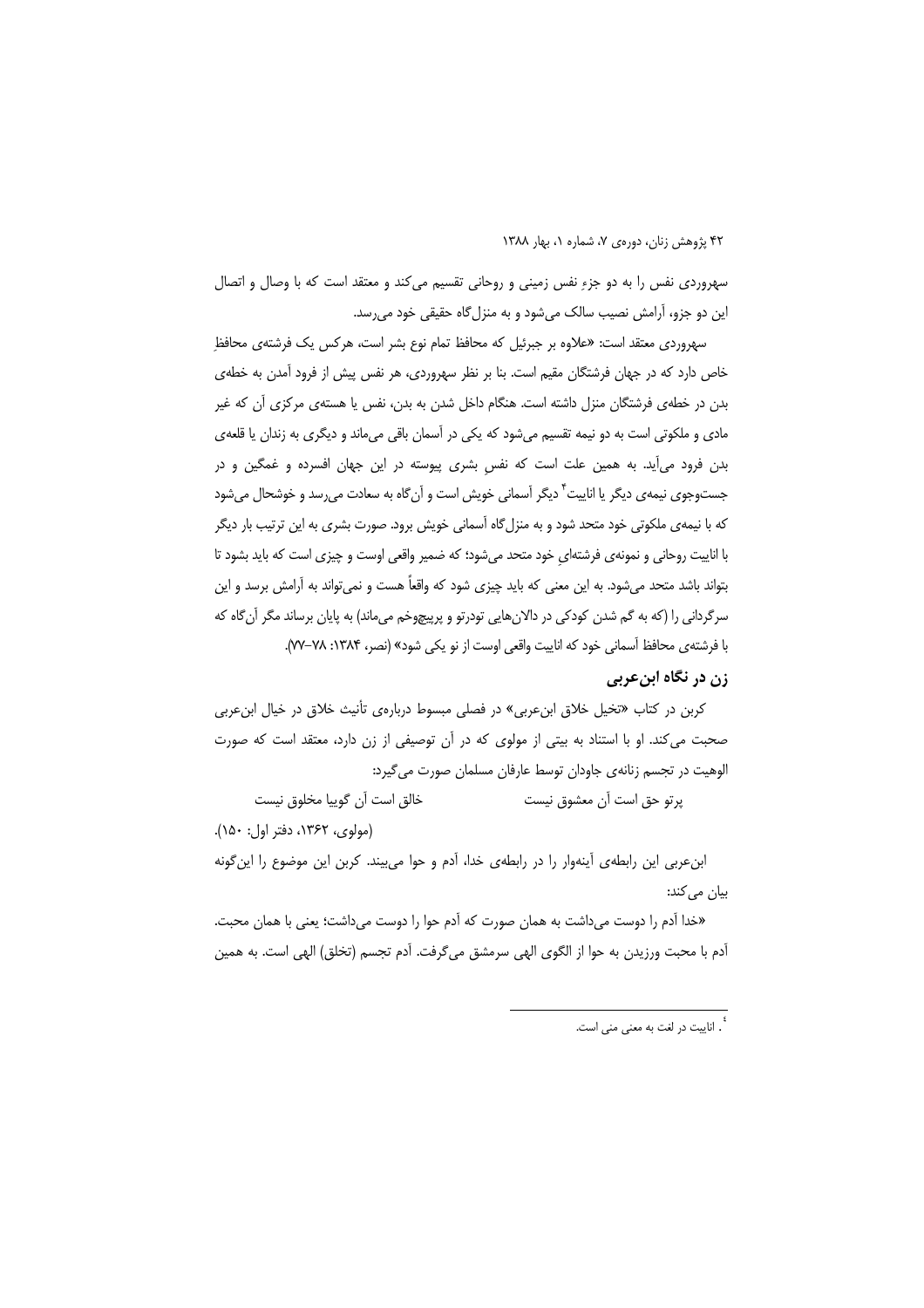دلیل است که مرد در محبت روحانی|ش به زن در واقع به پروردگارش محبت می کند. درست همان طور که آدم آینهای است که حق صورت خویش را در آن مشاهده می کند و صورت آدم قادر است همهی اسماء حق- اسماء گنج نهان در ذات متجلی نشدهی الهی- را عیان سازد، زن نیز أینه، یعنی مظهری است که مرد صورت خویش را در آن میبیند؛ همان صورتی که در وجود او نهان بوده است، همان خویشتن خویش که او برای شناخت پروردگارش باید آن را بشناسد.... آدم می تواند پروردگارش را در خودش مشاهده کند، خودش را کسی بداند که حوا از او آفریده شده است … او برای آن که به شهودی از تمامت خویش دست یابد که هم فعل است و هم انفعال، باید آن را در موجودی مشاهده کند که نفس فعلیتش در عین اثبات مخلوق بودنش، خالق بودنش را نیز اثبات کند. حوا چنین موجودی است؛ موجودی مؤنث كه در قالب صورت رحمت الهي، خالق موجودي است كه خودش از طريق او خلق شده است، و به همین دلیل است که زن همان موجود تمام و کمالی است که در او محبت عرفانی به تجلی تمام و کمال حق پیوند مییابد (کربن، ۱۳۸۴: ۲۵۶-۲۵۵).

ابن عربی از فیلسوفان و شاعران عرب است که تأثیری بسیار بر شاعران ایرانی چون جامی (۸۹۸–۸۱۷ ه.ق) و فخرالدین عراقی داشته است.

#### نتىحە

شاعران رمزاندیش و باطن گرای ادب فارسی، جهان و آنچه در آن است را درونی کردهاند و با تطابق جهان برین و جهان درون تلاش کردهاند تا حقایق عوالم ملک و ملکوت را بیان کنند. رمز و سمبل دستاویزی برای به زبان آوردن آن حقیقتهای مکتوم و پوشیده است که جان بشر در طلب یافتن آنهاست.

واژهی زن در ادب فارسی دارای هالههای معنایی بسیار است. معنی اصلی و معانی مجازی و نیز معانی سمبلیک و رمزی که در اثر شباهت و تقارن آن با بعضی مفاهیم جهانِشناسی فلسفی و باطنی پدید میآیند. در ادبیات عرفانی و اندیشهی باطنی، معنی سمبلیک ِواژه معادل نفس شمرده میشود. مولانا برای نخستین بار بهصورت گسترده از این واژه با این هالهی معنایی استفاده کرده است. نفس از لحاظ ارزشی، دوسویه است؛ گاهی نمادی از نفس امّاره که کشانندهی بشر بهسوی زشتی و ناپاکی و گناه و سویهی دیگر آنکه ملکوتی و الهی و مقارن نفس مطمئنه یا نفس کلی است. این سویهی ملکوتی راهنمای سالک بهسوی حقیقت متعالی و زیبایی است. این سویهی تصویر خیالی و سمبلیک زن بهصورتهای گوناگونی در ادب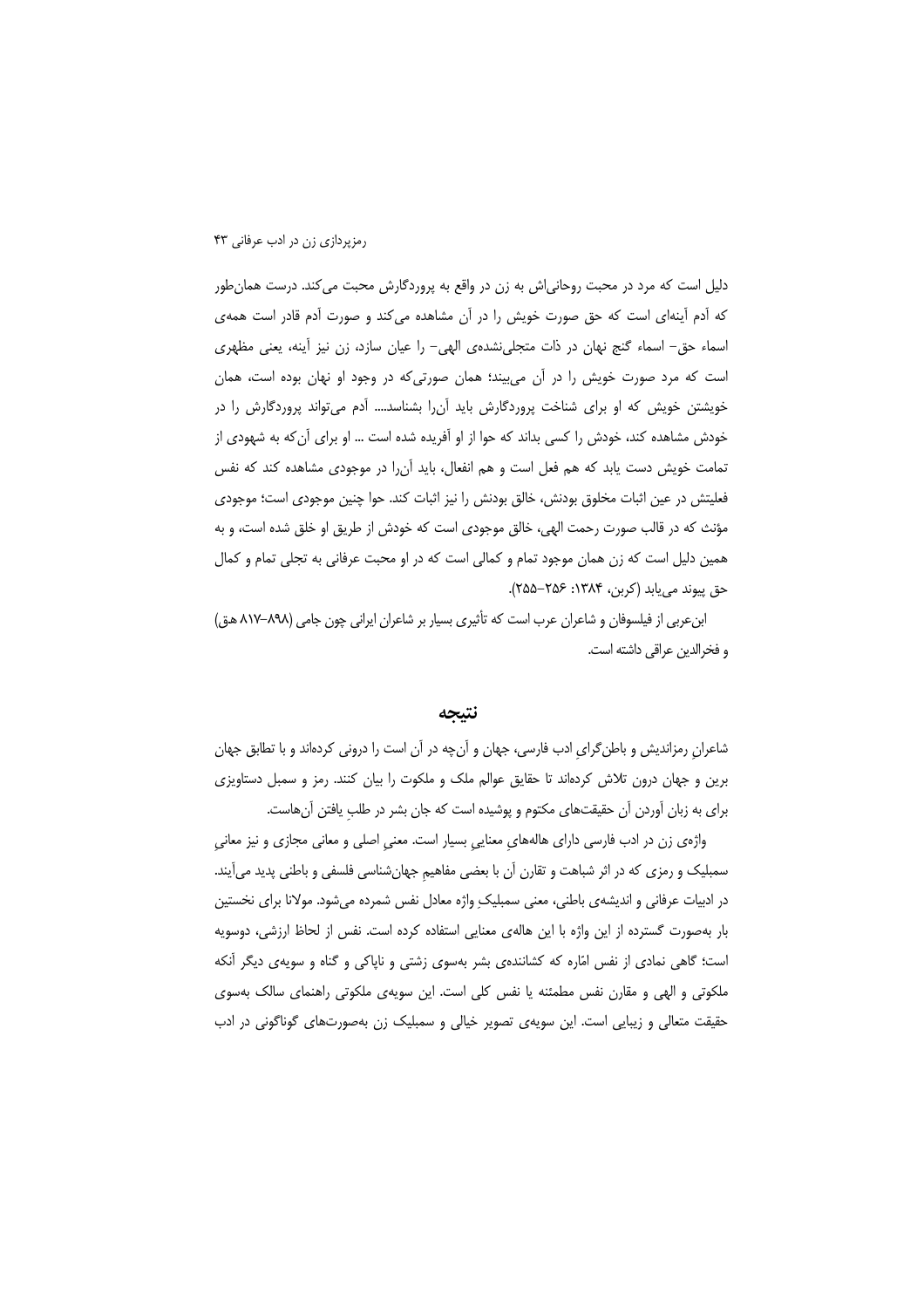جهان ظاهر شده است. در ادبیات زرتشتی، او معادل دئناست که هدایتکنندهی مردمان است. در حکمت افلاطونی سوفیا نام دارد. در کمدی الهی دانته، بئاتریس (بئاتریچه) و در غزلهای گوته، مارگریت زن سرمدی است. در ادبیات مسیحی مریم خود دلالتگر و منجی است. در شعر عرفانی فارسی این زن بهصورت لیلی ظاهر میشود. لیلی نماد عشق و معشوق حقیقی است. گاهی او لباس زلیخا را میپوشد و گاه بلقیس وار نمایش عشق می دهد. در حکایتهای عرفا، حوری رؤیاهاست و عارفان بسیاری را درس می دهد و در حکمت اشراق، فرشتهی شخصی یا محافظ بشری است. در شعر ابن عربی، زن خود خداست و زیباترین تجلی او زمانی است که به هیئت یک زن ظاهر میشود. در شعر مولانا پری یکی از نمودهای این زن درونی یا ملکوتی است. این زن را میتوان با آنیمای یونگ هم مطابق دانست. این زن در نقش نفس کلی، گاه مادر طبیعت و جهان هم شمرده میشود و چون در خلق و آفرینش به خداوند شباهت دارد، حق بارها در صورت یک مادر ظاهر شده است.

### منابع

أموزگار، ژاله (۱۳۷۴) تاریخ اساطیری ایران، چاپ اول، تهران: انتشارات سمت. ابن جوزي، محمد (١٩٩٢م/ ١۴١٣هـق) صفهالصفوه، الطبعه الاولى، لبنان: دارالفكر. **ابونصر سراج، عبداللهبن على (١٣٨٢)** اللمع، ترجمه: مهدى محبتي، تهران: انتشارات اساطير بهاء ولد (١٣٥٢) معارف، چاپ دوم، تهران: انتشارات طهوري. جوده، نصر عاطف (١٩٨٣) الرمز الشعرى عند الصوفيه، الطبعه الثالثه، بيروت: دارالاندلس. خاقانی (۱۳۶۸) دیوان اشعار، تصحیح سید ضیاءالدین سجادی، چاپ سوم، تهران: نشر زوار. رضي، هاشم (١٣۶٣) اوستا، چاپ اول، تهران: سازمان انتشارات فروهر. **ژينيو، فيليپ (١٣٧٢)** ارداويرافنامه، ترجمه و تحقيق: ژاله آموزگار، تهران: انتشارات معين. ستاری، جلال (۱۳۶۸) افسون شهرزاد (پژوهشی در هزار انسان)، تهران: نشر توس. (۱۳۷۵) عشق صوفیانه، چاپ دوم، تهران: نشر مرکز. سرکاراتی، بهمن (۱۳۷۸) سایههای شکار شده، تهران: نشر قطره. **سنایی، مجدود بن آدم** (۱۳۶۲) دیوان، تصحیح مدرس رضوی، چاپ سوم، تهران: نشر سنایی. \_ (١٣۶٨) حديقهالحقيقه و شريعهالطريقه، تصحيح: مدرس رضوى، تهران: انتشارات دانشگاه تهران. \_\_ (١٣٨٢) حديقه|لحقيقه و شريعه|لطريقه، تصحيح: مريم حسيني، تهران: مركز نشر دانشگاهي.

شواليه، ژان و آلن گربران (١٣٨٢) فرهنگ نمادها، ترجمه و تحقيق: سودابه فضايلي، تهران: انتشارات جيحون. عطار، فريدالدين (١٣۶٨) الهي نامه، تصحيح: هلموت ريتر، چاپ دوم، تهران: انتشارات توس.